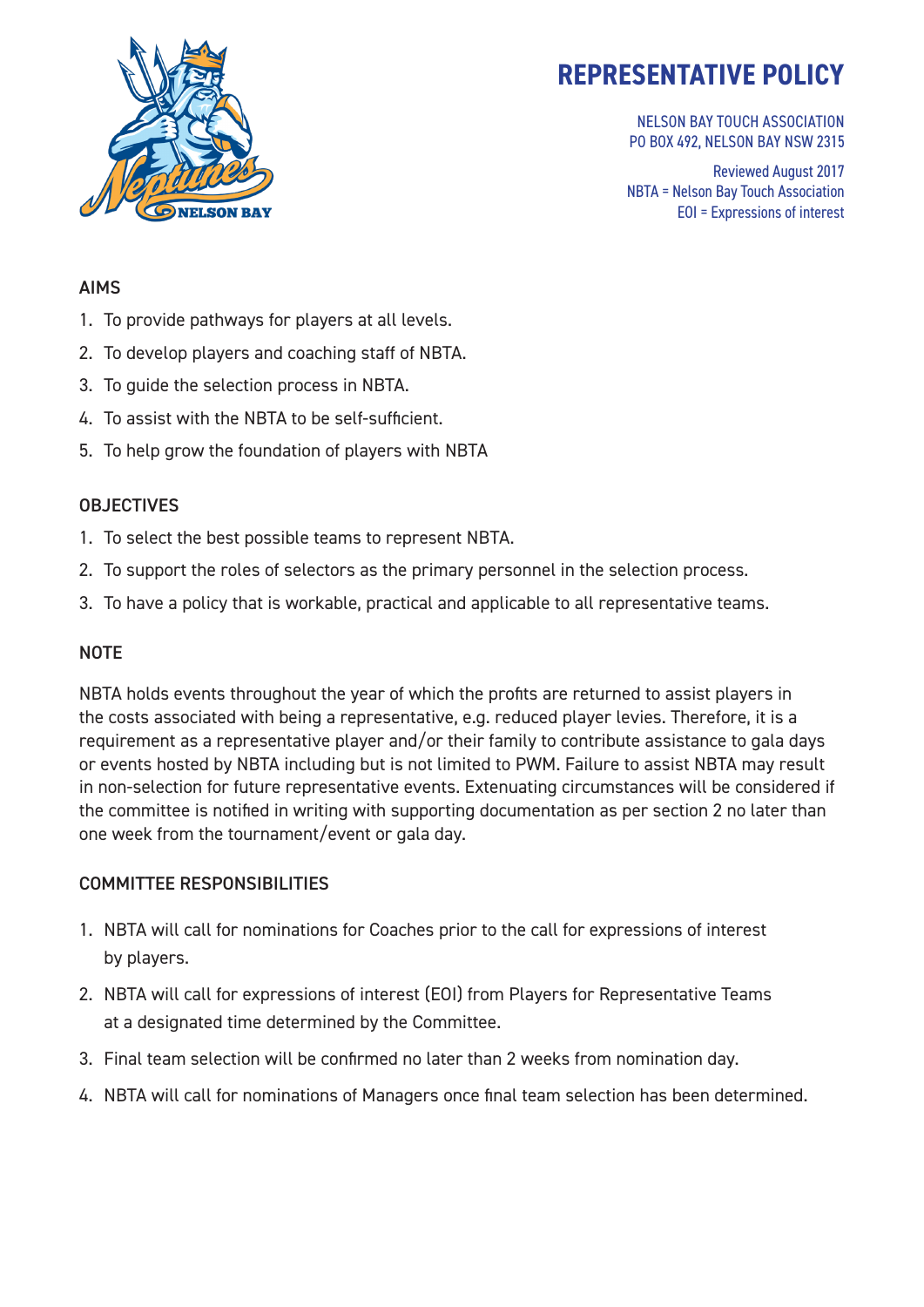

NELSON BAY TOUCH ASSOCIATION PO BOX 492, NELSON BAY NSW 2315

Reviewed August 2017 NBTA = Nelson Bay Touch Association EOI = Expressions of interest

### PLAYER RESPONSIBILITIES

- 1. Submit an expression of interest (EOI) on the NBTA EOI Form by the closing date.
- 2. Abide by NBTA, NSWTA and TFA policies and procedures.
- 3. Uphold NBTA, NSWTA and TFA the code of conduct.
- 4. All junior player to nominate for the age group for which they are currently eligible.

## SELECTION CRITERIA

- 1. To be considered for selection into the representative teams, players must complete an EOI form by due date. (Juniors only)
- 2. Attend all squad training sessions set down by the coach and final selection day as determined by Committee (Players attendance during the squad training sessions, will be taken into consideration during the final team selection process.)
- 3. Final selection will only occur if more than 14 players are nominated or participate in the designated compulsory training sessions.
- 4. All players must meet the requirements of NSWTA policy, procedures and event requirements to be considered for team selection.
- 5. NSWTA players who support and play at NBTA regularly will be considered prior to any interstate player who only fulfils the minimal game requirement set by the NSWTA.
- 6. Be a financial member with all arms of touch football in Australia. This will ensure they are financial with NBTA, Hornets, NSWTA and TFA

## **CORRESPONDENCE**

If players do submit an EOI or are unavailable to be participate in squad training or final selection day, they will only be considered for selection if notification with supporting documents as evidence is submitted explaining the extenuating circumstances.

Consideration will only be accepted in extenuating circumstances at the discretion of the Executive Committee. Notification must by via email submitted to the club secretary (see web page for contact details) No notifications received out of these times will be considered.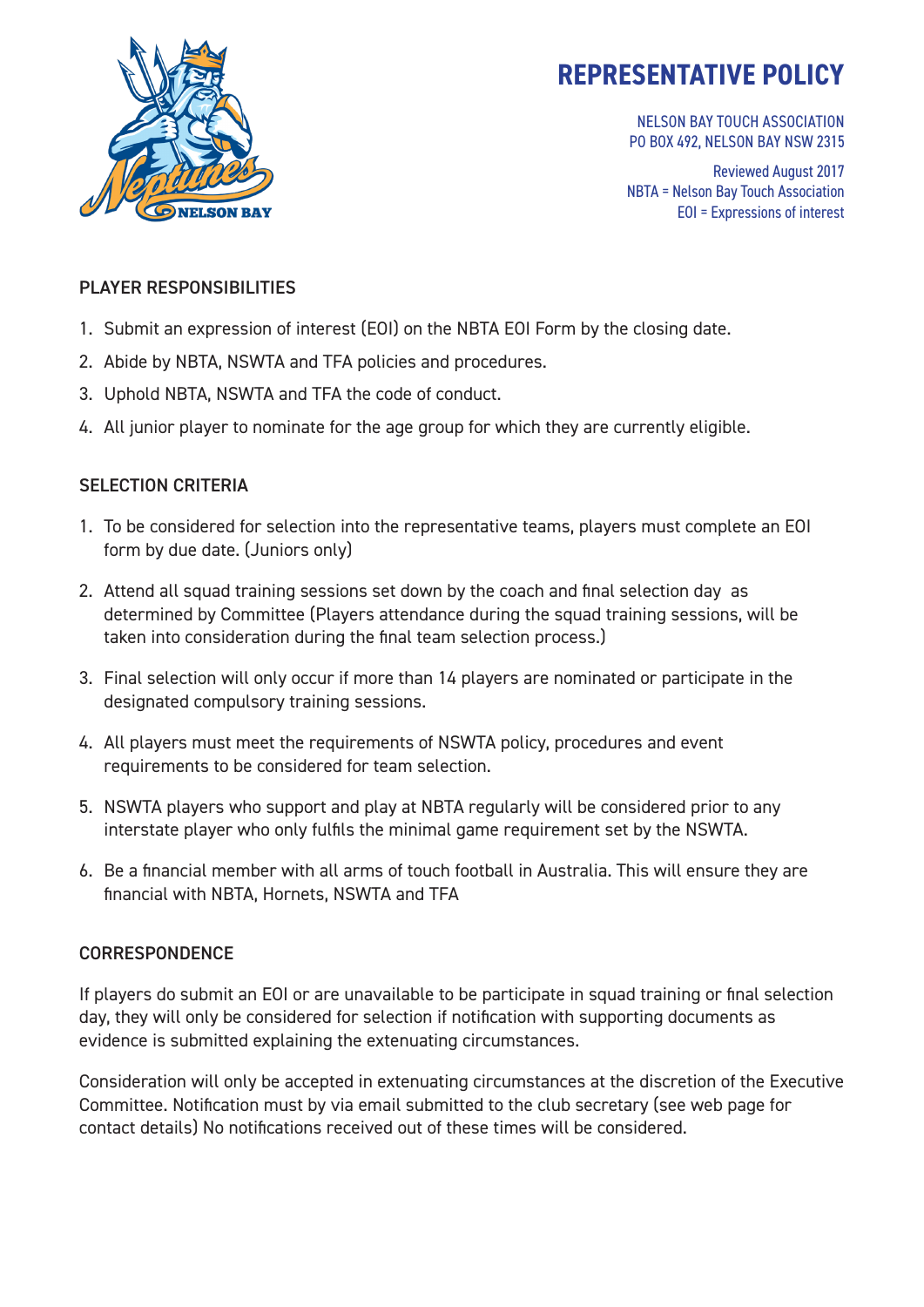

NELSON BAY TOUCH ASSOCIATION PO BOX 492, NELSON BAY NSW 2315

Reviewed August 2017 NBTA = Nelson Bay Touch Association EOI = Expressions of interest

## SPECIFIC PLAYERS SKILLS ASSESSED FOR TEAM SELECTION

- Evasion and Agility
- Ball Skills
- Positional Play
- **Commitment**
- **Fitness**
- **Structure**

## FINAL SELECTION

- 1. A minimum of 12 players for the under 10's age group and 14 players for all other age groups. Players are to be available for both regional and state competitions to be eligible for final selection. Players who are unable to attend a nominated tournament due to extenuating circumstances must submit in writing to the NBTA Secretary with supporting evidence their reason for non-attendance for consideration.
- 2. Selectors will be sourced from within NBTA and NSWTA, NBTA will source Selectors with excellent knowledge and experience within the game of touch football.
- 3. Selectors will consult with all coaching staff during the selection process. Final team selection will be at the discretion of selectors. The Executive Committee has the right to request for ratification of the final team selection from the selectors.
- 4. The final team selection will be posted on the NBTA web site and players will be contacted by Coaches.
- 5. Players will be selected in positions and divisions that best suits the needs of NBTA and must commit to that team. Players cannot change teams unless extenuating circumstances are shown to the committee.
- 6. All successful players will be required to pay a representative Levy for tournaments via the online registration process and club levies to the club. There will be an Information evening for representative Coaches and Managers.
- Team Work
- Involvement and Knowledge
- Attitude and Encouragement
- **Communication**
- Ability to read the game